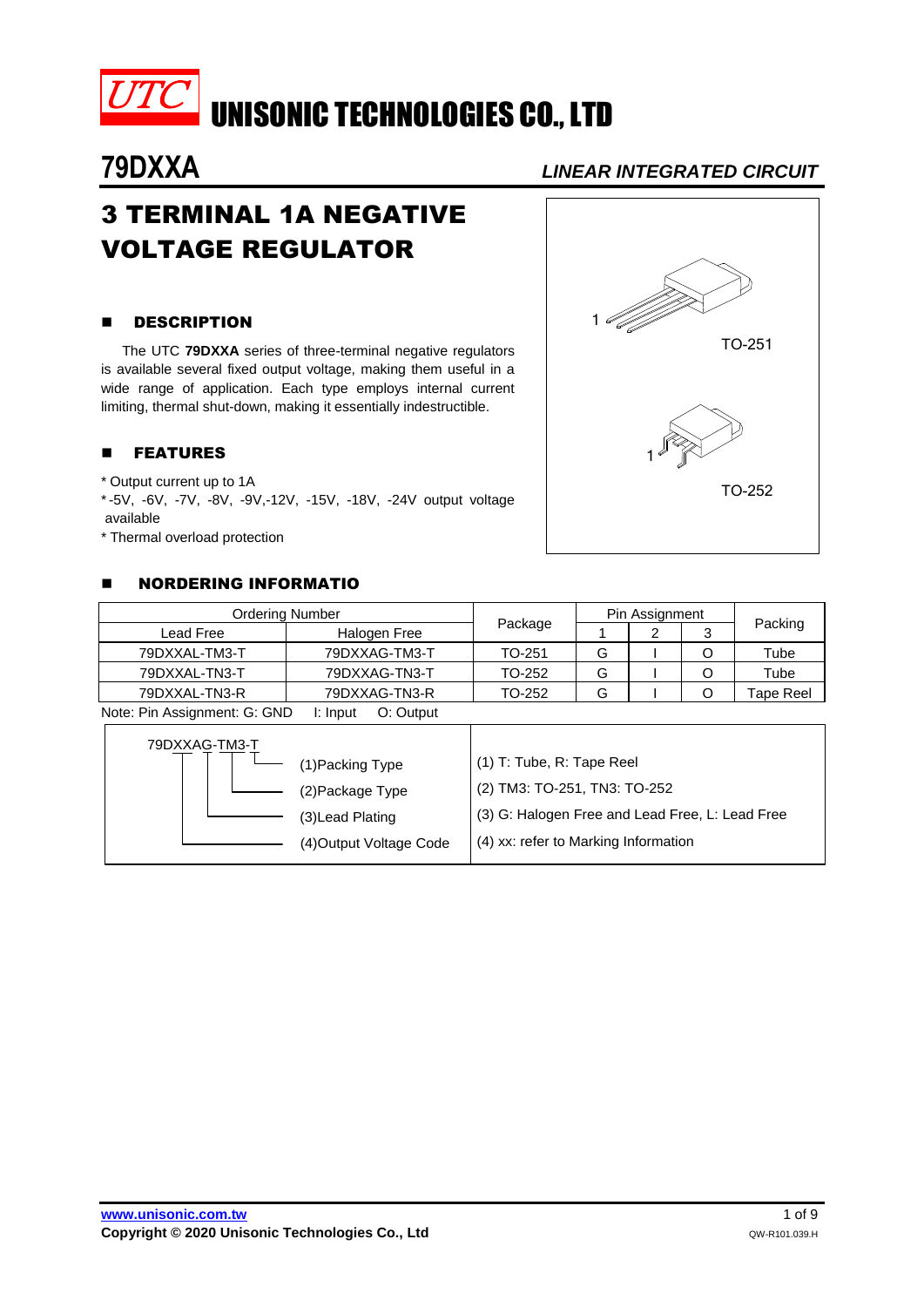# **79DXXA** *LINEAR INTEGRATED CIRCUIT*

# **E** MARKING INFORMATION

| <b>PACKAGE</b>   | <b>VOLTAGE CODE</b>                                                                                                   | <b>MARKING</b>                                                                                                     |
|------------------|-----------------------------------------------------------------------------------------------------------------------|--------------------------------------------------------------------------------------------------------------------|
| TO-251<br>TO-252 | $05: -5V$<br>$06: -6V$<br>$07: -7V$<br>$08: -8V$<br>$09: -9V$<br>$12: -12V$<br>$15: -15V$<br>$18: -18V$<br>$24: -24V$ | <b>UTC</b><br>L: Lead Free<br>,79D <u>O</u> DAQ'<br>Voltage Code <<br>→ G: Halogen Free<br>Lot Code<br>→ Date Code |

# **BLOCK DIAGRAM**



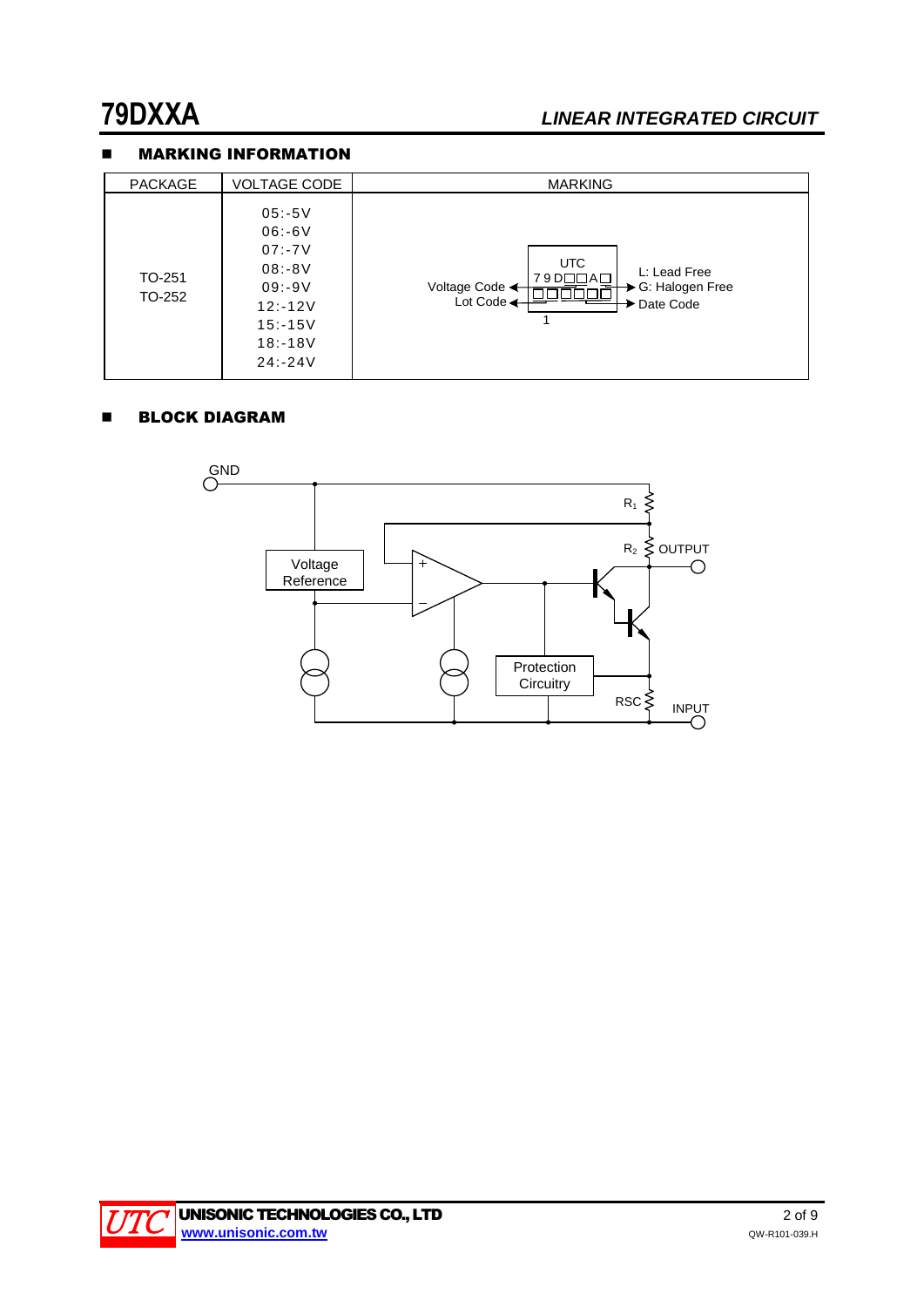### **ABSOLUTE MAXIMUM RATINGS** ( $T_A=25^\circ$ C, unless otherwise specified)

| PARAMETER                    | <b>RATING</b><br><b>SYMBOL</b> |              | UNIT    |
|------------------------------|--------------------------------|--------------|---------|
| Input Voltage                | V <sub>IN</sub>                | $-35$        |         |
| <b>Output Current</b>        | $I_{\text{OUT}}$               |              |         |
| <b>Power Dissipation</b>     | $P_D$                          | 0.89         | W       |
| <b>Operating Temperature</b> | $\mathsf{T}_{\mathsf{OPR}}$    | $-40 - +125$ | $\circ$ |
| Storage Temperature          | $\mathsf{T}_{\texttt{STG}}$    | $-65 - +150$ | $\circ$ |

Note: Absolute maximum ratings are those values beyond which the device could be permanently damaged. Absolute maximum ratings are stress ratings only and functional device operation is not implied.

### **THERMAL DATA**

| <b>PARAMETER</b>           | <b>SYMBOL</b> | <b>RATING</b> | UNIT |
|----------------------------|---------------|---------------|------|
| <b>Junction to Ambient</b> | $\theta_{JA}$ | 11つ<br>. .    | ℃⁄W  |
| Junction to Case           | θJc           | 12.5          | ℃⁄W  |

#### **ELECTRICAL CHARACTERISTICS**

 $(l_{\text{OUT}}=0.5A, T_{\text{J}}=0^{\circ}\text{C}-125^{\circ}\text{C}, C_{\text{I}}=2.2\text{uF}, C_{\text{O}}=1\text{uF},$  unless otherwise specified)

|  |  |  | For UTC 79D05A (VIN=-10V) |
|--|--|--|---------------------------|
|--|--|--|---------------------------|

| <b>PARAMETER</b>            | <b>SYMBOL</b>             | <b>TEST CONDITIONS</b>                       |                     | <b>MIN</b> | <b>TYP</b> | <b>MAX</b> | <b>UNIT</b>         |
|-----------------------------|---------------------------|----------------------------------------------|---------------------|------------|------------|------------|---------------------|
|                             |                           |                                              | $T = 25^{\circ}C$   | $-4.80$    | $-5.0$     | $-5.20$    | V                   |
| Output Voltage              | <b>VOUT</b>               | $V_{IN} = -7V - -20V$ , $I_{OUT} = 5mA - 1A$ |                     | $-4.75$    |            | $-5.25$    | V                   |
| Dropout Voltage             | $V_D$                     | $IOUT=1A$                                    | $T = 25^{\circ}C$   |            | 2          |            | V                   |
|                             |                           | $V_{IN} = -7V - -25V$                        | $T_J = 25^{\circ}C$ |            | 10         | 100        | mV                  |
| Line Regulation             | $\Delta$ $V_{OUT}$        | $V_{IN} = -8V - -12V$                        | $T_{\rm J}$ =25°C   |            | 5          | 60         | mV                  |
|                             |                           | $IOUT=5mA~1A$                                | $T_J = 25^{\circ}C$ |            | 10         | 100        | mV                  |
| Load Regulation             | $\Delta$ Vout             | $IOUT=250mA~750mA$                           | $T_J = 25^{\circ}C$ |            | 3          | 50         | mV                  |
| Quiescent Current           | lo                        |                                              | $T = 25^{\circ}C$   |            | 3          | 6          | mA                  |
|                             |                           | $IOUT=5mA~1A$                                |                     |            | 0.05       | 0.5        | mA                  |
| Quiescent Current Change    | Δlo                       | $V_{IN} = -7V - -25V$                        |                     |            | 0.1        | 1.3        | mA                  |
| <b>Output Noise Voltage</b> | eN                        | $f=10Hz-100kHz$                              | $T_A = 25^{\circ}C$ |            | 100        |            | μV                  |
| Output Voltage Drift        | $\Delta$ Vout/ $\Delta$ T | $IOUT=5mA$                                   |                     |            | $-0.4$     |            | $mV$ <sup>o</sup> C |
| <b>Ripple Rejection</b>     | <b>RR</b>                 | $V_{IN} = -8V - -18V$ , f=120Hz              |                     | 54         | 60         |            | dB                  |
| <b>Peak Current</b>         | <b>IPEAK</b>              |                                              | $T_J = 25^\circ C$  |            | 2.2        |            | A                   |

#### **For UTC 79D06A** (V<sub>IN</sub>=-11V)

| $\sqrt{2}$               |                                  |                                              |                           |            |            |            |                     |
|--------------------------|----------------------------------|----------------------------------------------|---------------------------|------------|------------|------------|---------------------|
| <b>PARAMETER</b>         | <b>SYMBOL</b>                    | <b>TEST CONDITIONS</b>                       |                           | <b>MIN</b> | <b>TYP</b> | <b>MAX</b> | <b>UNIT</b>         |
|                          |                                  |                                              | $T_J = 25^{\circ}C$       | $-5.76$    | $-6.00$    | $-6.24$    | V                   |
| Output Voltage           | <b>VOUT</b>                      | $V_{IN} = -8V - -21V$ , $I_{OUT} = 5mA - 1A$ |                           | $-5.70$    |            | $-6.30$    | V                   |
| Dropout Voltage          | $V_{\text{D}}$                   | $I_{\text{OUT}}=1.0A$                        | $T_J = 25^{\circ}C$       |            | 2          |            | $\vee$              |
| Line Regulation          |                                  | $V_{IN} = -8V - -25V$                        | $T_J = 25^{\circ}C$       |            | 10         | 120        | mV                  |
|                          | $\Delta V_{\text{OUT}}$          | $V_{IN} = -9V - -13V$                        | $T_J = 25^{\circ}C$       |            | 5          | 60         | mV                  |
|                          | $\Delta V_{\text{OUT}}$          | $I_{\text{OUT}} = 5mA - 1A$                  | $T_J = 25^\circ C$        |            | 10         | 120        | mV                  |
| Load Regulation          |                                  | $IOUT=250mA~750mA$                           | $T_{\rm J} = 25^{\circ}C$ |            | 3          | 60         | mV                  |
| <b>Quiescent Current</b> | ΙQ                               |                                              | $T_J = 25^{\circ}C$       |            | 3          | 6          | mA                  |
|                          |                                  | $IOUT=5mA~1A$                                |                           |            | 0.05       | 0.5        | mA                  |
| Quiescent Current Change | $\Delta I_Q$                     | $V_{IN} = -8V - -25V$                        |                           |            | 0.1        | 1.3        | mA                  |
| Output Noise Voltage     | eN                               | f=10Hz~100kHz                                | $T_A = 25^{\circ}C$       |            | 130        |            | μV                  |
| Output Voltage Drift     | $\Delta V_{\text{OUT}}/\Delta T$ | $I_{\text{OUT}} = 5 \text{mA}$               |                           |            | $-0.5$     |            | $mV$ <sup>o</sup> C |
| <b>Ripple Rejection</b>  | <b>RR</b>                        | $V_{IN} = -9V - -19V$ , f=120Hz              |                           | 54         | 60         |            | dB                  |
| Peak Current             | <b>I</b> PEAK                    |                                              | $T = 25^{\circ}C$         |            | 2.2        |            | A                   |

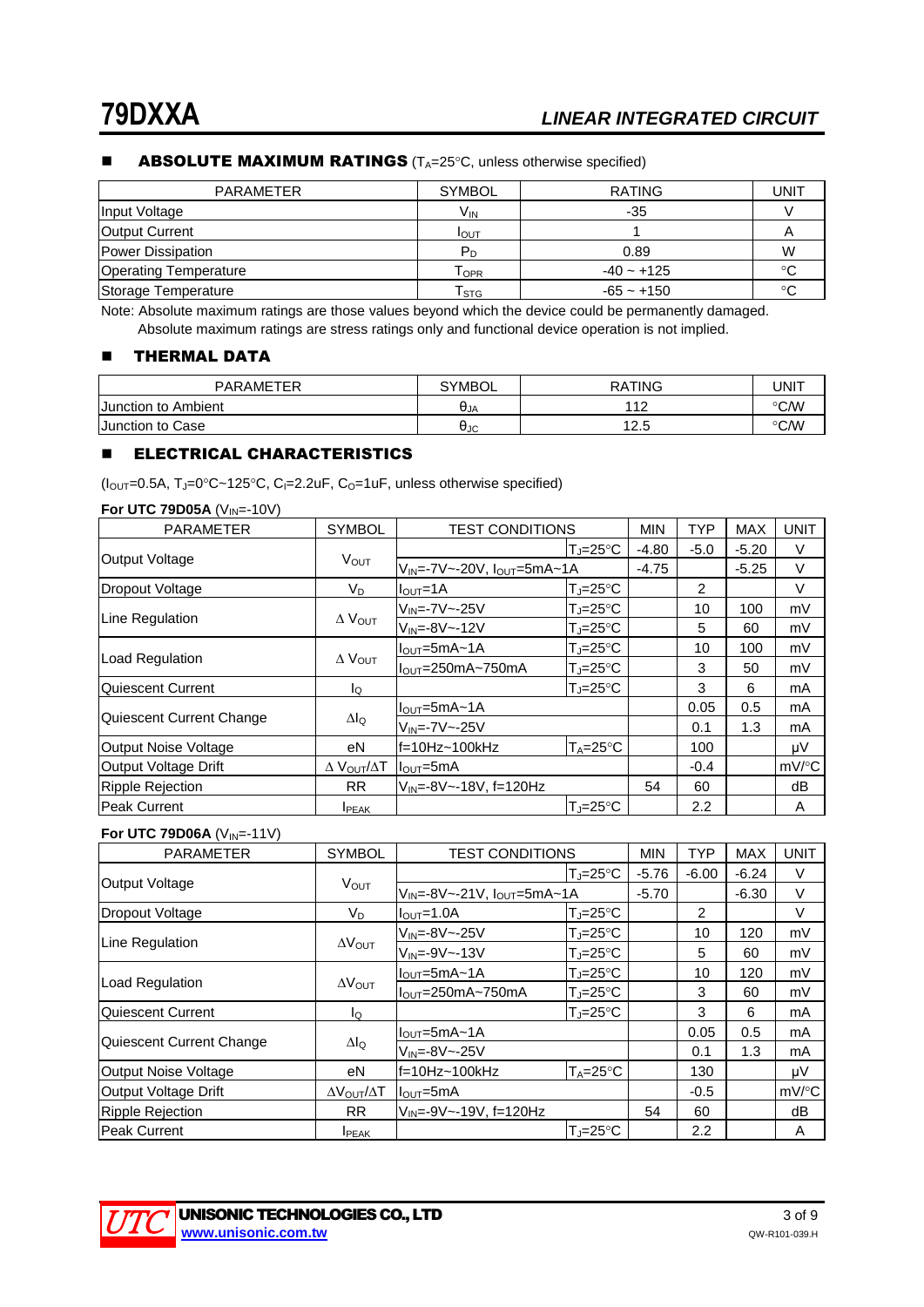# **ELECTRICAL CHARACTERISTICS(Cont.)**

**For UTC 79D07A** (V<sub>IN</sub>=-13V)

| <b>PARAMETER</b>            | <b>SYMBOL</b>                 | <b>TEST CONDITIONS</b>                   |                           | <b>MIN</b> | <b>TYP</b>       | <b>MAX</b> | <b>UNIT</b>         |
|-----------------------------|-------------------------------|------------------------------------------|---------------------------|------------|------------------|------------|---------------------|
|                             |                               |                                          | $T_{\rm J} = 25^{\circ}C$ | $-6.72$    | $-7.0$           | $-7.28$    | V                   |
| Output Voltage              | V <sub>OUT</sub>              | $V_{IN}$ =-10.5V~-23V, $I_{OUT}$ =5mA~1A |                           | $-6.65$    |                  | $-7.35$    | V                   |
| Dropout Voltage             | $V_D$                         | $IQUT=1A$                                | $T = 25^{\circ}C$         |            | 2                |            | V                   |
|                             |                               | $V_{IN} = -10.5V - -25V$                 | $T_{\rm J}$ =25°C         |            | 10               | 140        | mV                  |
| Line Regulation             | $\Delta V_{\text{OUT}}$       | $V_{IN} = -11.5V - -17V$                 | $T_J = 25^{\circ}C$       |            | 5                | 70         | mV                  |
|                             |                               | $IOUT=5mA~1A$                            | $T_J = 25^{\circ}C$       |            | 12               |            | mV                  |
| Load Regulation             | $\Delta V_{\text{OUT}}$       | $IOUT=250mA~750mA$                       | $T_J = 25^{\circ}C$       |            | 4                |            | mV                  |
| Quiescent Current           | lo                            |                                          | $T_{J} = 25^{\circ}C$     |            | 3                | 6          | mA                  |
|                             |                               | $I_{\text{OUT}} = 5mA - 1A$              |                           |            | 0.05             | 0.5        | mA                  |
| Quiescent Current Change    | $\Delta I_Q$                  | $V_{IN} = -11.5V - -25V$                 |                           |            | 0.1              | 1.3        | mA                  |
| <b>Output Noise Voltage</b> | eN                            | $f=10Hz-100kHz$                          | $T_A = 25^{\circ}C$       |            | 175              |            | μV                  |
| Output Voltage Drift        | $\Delta V_{\rm OUT}/\Delta T$ | I <sub>out</sub> =5mA                    |                           |            | $-0.6$           |            | $mV$ <sup>o</sup> C |
| <b>Ripple Rejection</b>     | <b>RR</b>                     | $V_{IN} = -11.5V - 21.5V$ , f=120Hz      |                           | 54         | 60               |            | dB                  |
| Peak Current                | <b>I</b> PEAK                 |                                          | $T_{J} = 25^{\circ}C$     |            | $2.2\phantom{0}$ |            | A                   |

### **For UTC 79D08A** (V<sub>IN</sub>=-14V)

| <b>PARAMETER</b>         | <b>SYMBOL</b>                    | <b>TEST CONDITIONS</b>                   |                     | <b>MIN</b> | <b>TYP</b>     | <b>MAX</b> | <b>UNIT</b>         |
|--------------------------|----------------------------------|------------------------------------------|---------------------|------------|----------------|------------|---------------------|
|                          |                                  |                                          | $T = 25^{\circ}C$   | $-7.68$    | $-8.0$         | $-8.32$    | V                   |
| Output Voltage           | <b>VOUT</b>                      | $V_{IN}$ =-10.5V~-23V, $I_{OUT}$ =5mA~1A |                     | $-7.60$    |                | $-8.40$    | V                   |
| Dropout Voltage          | V <sub>D</sub>                   | $IOUT=1A$                                | $T_J = 25^{\circ}C$ |            | $\overline{2}$ |            | V                   |
|                          |                                  | $V_{IN} = -10.5V - -25V$                 | $T_{\rm J}$ =25°C   |            | 10             | 160        | mV                  |
| Line Regulation          | $\Delta V_{\text{OUT}}$          | $V_{IN} = -11.5V - -17V$                 | $T_J = 25^{\circ}C$ |            | 5              | 80         | mV                  |
|                          |                                  | $IOUT=5mA~1A$                            | $T_J = 25^\circ C$  |            | 12             | 160        | mV                  |
| Load Regulation          | $\Delta V_{\text{OUT}}$          | $IQUT=250mA~750mA$                       | $T_J = 25^{\circ}C$ |            | 4              | 80         | mV                  |
| Quiescent Current        | ΙQ                               |                                          | $T_J = 25^{\circ}C$ |            | 3              | 6          | mA                  |
|                          |                                  | $IQUT=5mA~1A$                            |                     |            | 0.05           | 0.5        | mA                  |
| Quiescent Current Change | $\Delta I_Q$                     | $V_{IN} = -11.5V - -25V$                 |                     |            | 0.1            | 1.0        | mA                  |
| Output Noise Voltage     | eN                               | f=10Hz~100kHz                            | $T_A = 25^{\circ}C$ |            | 175            |            | μV                  |
| Output Voltage Drift     | $\Delta V_{\text{OUT}}/\Delta T$ | $IOUT=5mA$                               |                     |            | $-0.6$         |            | $mV$ <sup>o</sup> C |
| <b>Ripple Rejection</b>  | <b>RR</b>                        | $V_{IN}$ =-11.5V ~-21.5V, f=120Hz        |                     | 54         | 60             |            | dB                  |
| <b>Peak Current</b>      | <b>I</b> PEAK                    |                                          | $T_J = 25^{\circ}C$ |            | 2.2            |            | A                   |

#### **For UTC 79D09A** (V<sub>IN</sub>=-15V)

| <b>PARAMETER</b>            | <b>SYMBOL</b>               | <b>TEST CONDITIONS</b>                         |                     | <b>MIN</b> | <b>TYP</b> | <b>MAX</b> | <b>UNIT</b> |
|-----------------------------|-----------------------------|------------------------------------------------|---------------------|------------|------------|------------|-------------|
| Output Voltage              |                             |                                                | $T_J = 25^{\circ}C$ | $-8.64$    | $-9.0$     | $-9.36$    | V           |
|                             | <b>VOUT</b>                 | $V_{IN} = -11.5V - 23V$ , $I_{OUT} = 5mA - 1A$ |                     | $-8.55$    |            | $-9.45$    | V           |
| Dropout Voltage             | $V_D$                       | $IOUT=1A$                                      | $T_J = 25^{\circ}C$ |            | 2          |            | V           |
|                             |                             | $V_{IN} = -11.5V - -26V$                       | $T_J = 25^{\circ}C$ |            | 10         | 180        | mV          |
| Line Regulation             | $\Delta V_{\text{OUT}}$     | $V_{IN} = -12V - -18V$                         | $T_J = 25^\circ C$  |            | 5          | 90         | mV          |
|                             | $\Delta V_{\text{OUT}}$     | $IOUT=5mA~1A$                                  | $T_J = 25^\circ C$  |            | 12         | 180        | mV          |
| Load Regulation             |                             | $IOUT=250mA~750mA$                             | $T_J = 25^{\circ}C$ |            | 4          | 90         | mV          |
| <b>Quiescent Current</b>    | lo                          |                                                | $T_J = 25^{\circ}C$ |            | 3          | 6          | mA          |
|                             |                             | $IOUT=5mA~1A$                                  |                     |            | 0.05       | 0.5        | mA          |
| Quiescent Current Change    | $\Delta I_Q$                | $V_{IN} = -11.5V - -26V$                       |                     |            | 0.1        | 1.0        | mA          |
| <b>Output Noise Voltage</b> | eN                          | f=10Hz~100kHz                                  | $T_A = 25^{\circ}C$ |            | 175        |            | μV          |
| Output Voltage Drift        | Δ $V_{\text{OUT}}/\Delta T$ | ll <sub>o∪T</sub> =5mA                         |                     |            | $-0.6$     |            | mV/°C       |
| <b>Ripple Rejection</b>     | RR.                         | $V_{IN}$ =-12.5V ~-22.5V, f=120Hz              |                     | 54         | 60         |            | dB          |
| Peak Current                | <b>IPEAK</b>                |                                                | $T = 25^{\circ}C$   |            | 2.2        |            | A           |

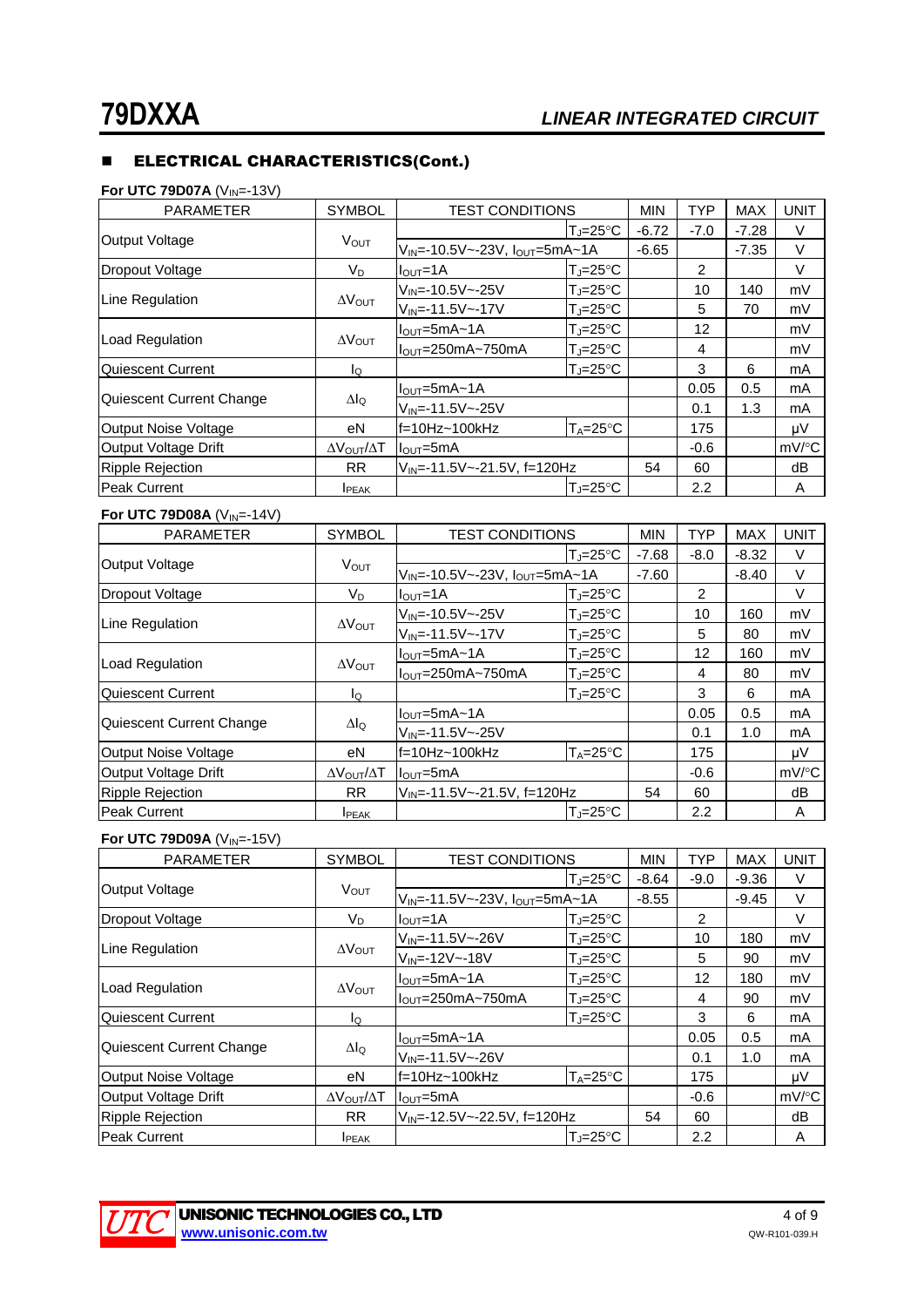# **ELECTRICAL CHARACTERISTICS(Cont.)**

**For UTC 79D12A** (V<sub>IN</sub>=-18V)

| <b>PARAMETER</b>            | <b>SYMBOL</b>                 | <b>TEST CONDITIONS</b>                          |                     | MIN      | <b>TYP</b> | <b>MAX</b> | <b>UNIT</b>         |
|-----------------------------|-------------------------------|-------------------------------------------------|---------------------|----------|------------|------------|---------------------|
|                             |                               |                                                 | $T = 25^{\circ}C$   | $-11.52$ | $-12.0$    | $-12.48$   | V                   |
| Output Voltage              | <b>V</b> <sub>OUT</sub>       | $V_{IN} = -14.5V - -27V$ , $I_{OUT} = 5mA - 1A$ |                     | $-11.40$ |            | $-12.60$   | V                   |
| Dropout Voltage             | V <sub>D</sub>                | $IOUT=1A$                                       | $T = 25^{\circ}C$   |          | 2          |            | V                   |
|                             |                               | $V_{IN} = -14.5V - -30V$                        | $T_J = 25^{\circ}C$ |          | 12         | 240        | mV                  |
| Line Regulation             | $\Delta V_{\text{OUT}}$       | $V_{IN} = -16V - -22V$                          | $T_J = 25^{\circ}C$ |          | 6          | 120        | mV                  |
|                             |                               | $I_{\text{OUT}} = 5mA - 1A$                     | $T_J = 25^{\circ}C$ |          | 12         | 240        | mV                  |
| Load Regulation             | $\Delta V_{\text{OUT}}$       | Ilout=250mA~750mA                               | $T_J = 25^{\circ}C$ |          | 4          | 120        | mV                  |
| <b>Quiescent Current</b>    | lo                            |                                                 | $T = 25^{\circ}C$   |          | 3          | 6          | mA                  |
|                             |                               | $I_{\text{OUT}} = 5mA - 1A$                     |                     |          | 0.05       | 0.5        | mA                  |
| Quiescent Current Change    | Δlo                           | $V_{IN} = -14.5V - -30V$                        |                     |          | 0.1        | 1.0        | mA                  |
| <b>Output Noise Voltage</b> | eN                            | f=10Hz~100kHz                                   | $T_A = 25^{\circ}C$ |          | 200        |            | μV                  |
| Output Voltage Drift        | $\Delta V_{\rm OUT}/\Delta T$ | II <sub>o∪⊤</sub> =5mA                          |                     |          | $-0.8$     |            | $mV$ <sup>o</sup> C |
| Ripple Rejection            | <b>RR</b>                     | V <sub>IN</sub> =-15V~-25V, f=120Hz             |                     | 54       | 60         |            | dB                  |
| <b>Peak Current</b>         | <b>IPEAK</b>                  |                                                 | $T = 25^{\circ}C$   |          | 2.2        |            | A                   |

# **For UTC 79D15A** (V<sub>IN</sub>=-23V)

| <b>PARAMETER</b>         | <b>SYMBOL</b>                    | <b>TEST CONDITIONS</b>                          |                     | <b>MIN</b> | <b>TYP</b> | <b>MAX</b> | <b>UNIT</b>         |
|--------------------------|----------------------------------|-------------------------------------------------|---------------------|------------|------------|------------|---------------------|
| Output Voltage           | <b>VOUT</b>                      |                                                 | $T = 25^{\circ}C$   | $-14.40$   | $-15.0$    | $-15.60$   | V                   |
|                          |                                  | $V_{IN} = -17.5V - -30V$ , $I_{OUT} = 5mA - 1A$ |                     | $-14.25$   |            | $-15.75$   | V                   |
| Dropout Voltage          | V <sub>D</sub>                   | $IOUT=1A$                                       | $T_{\rm J}$ =25°C   |            | 2          |            | V                   |
| Line Regulation          | $\Delta V_{\text{OUT}}$          | $V_{IN} = -17.5V - -30V$                        | $T_{\rm J}$ =25°C.  |            | 12         | 300        | mV                  |
|                          |                                  | $V_{IN} = -20V - -26V$                          | $T_{\rm J}$ =25°C.  |            | 6          | 150        | mV                  |
| Load Regulation          | $\Delta V_{\text{OUT}}$          | $IOUT=5mA~1A$                                   | $T_J = 25^{\circ}C$ |            | 12         | 300        | mV                  |
|                          |                                  | $I_{\text{OUT}}$ =250mA~750mA                   | $T_J = 25^{\circ}C$ |            | 4          | 150        | mV                  |
| <b>Quiescent Current</b> | ΙQ                               |                                                 | $T = 25^{\circ}C$   |            | 3          | 6          | mA                  |
| Quiescent Current Change | Δlo                              | $IOUT=5mA~1A$                                   |                     |            | 0.05       | 0.5        | mA                  |
|                          |                                  | $V_{IN} = -17.5V - -30.5V$                      |                     |            | 0.1        | 1.0        | mA                  |
| Output Noise Voltage     | еN                               | $f=10Hz - 100kHz$                               | $T_A = 25^{\circ}C$ |            | 250        |            | μV                  |
| Output Voltage Drift     | $\Delta V_{\text{OUT}}/\Delta T$ | $I_{\text{OUT}} = 5 \text{mA}$                  |                     |            | $-0.9$     |            | $mV$ <sup>o</sup> C |
| <b>Ripple Rejection</b>  | <b>RR</b>                        | V <sub>IN</sub> =-18.5V~-28.5V, f=120Hz         |                     | 54         | 60         |            | dB                  |
| <b>Peak Current</b>      | <b>IPEAK</b>                     |                                                 | $T = 25^{\circ}C$   |            | 2.2        |            | A                   |

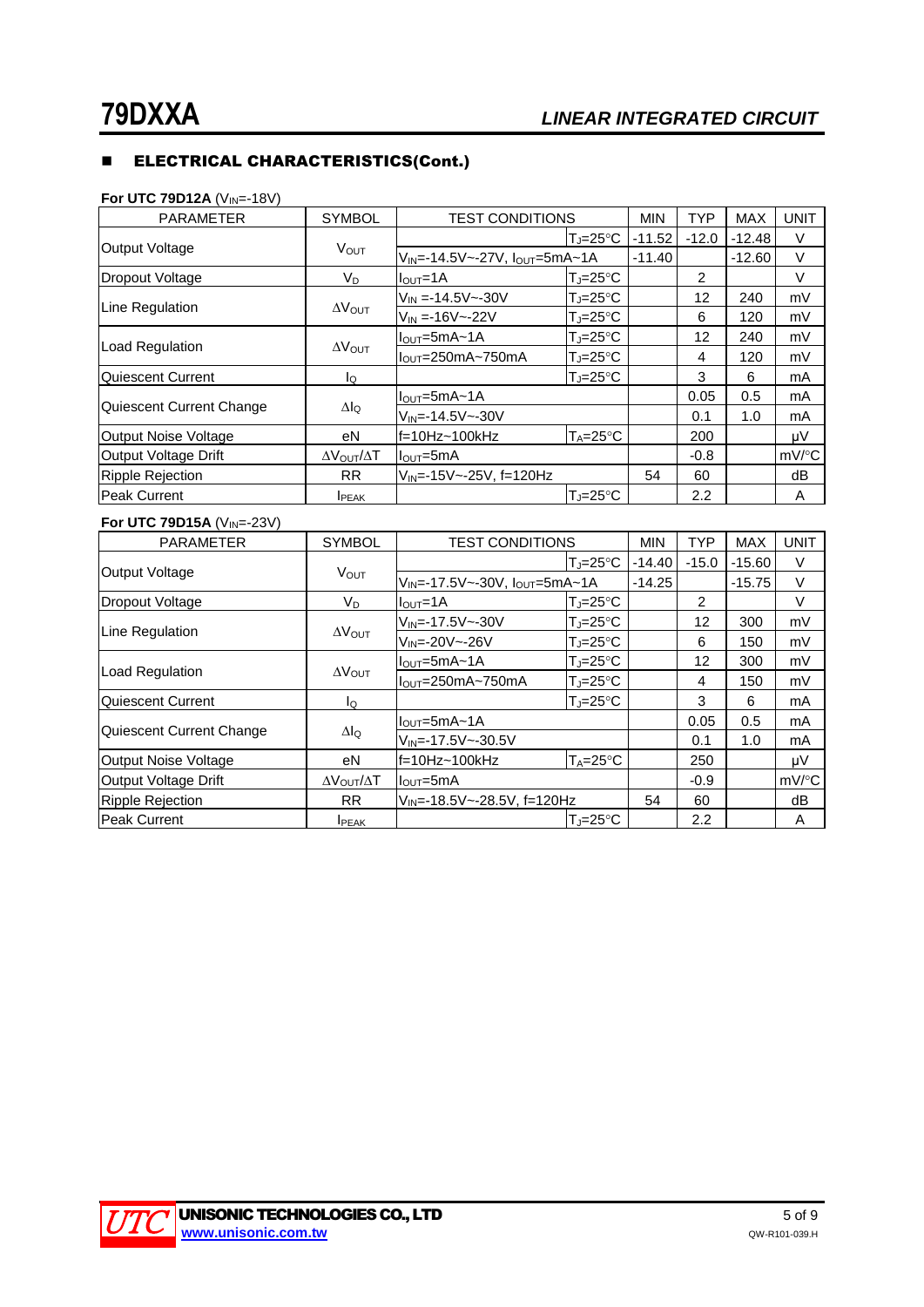# **ELECTRICAL CHARACTERISTICS(Cont.)**

**For UTC 79D18A** (V<sub>IN</sub>=-27V)

| <b>PARAMETER</b>         | <b>SYMBOL</b>                    | <b>TEST CONDITIONS</b>                        |                     | <b>MIN</b> | <b>TYP</b> | <b>MAX</b> | <b>UNIT</b> |
|--------------------------|----------------------------------|-----------------------------------------------|---------------------|------------|------------|------------|-------------|
| Output Voltage           | <b>VOUT</b>                      |                                               | $T = 25^{\circ}C$   | $-17.28$   | $-18.0$    | $-18.72$   | V           |
|                          |                                  | $V_{IN} = -21V - -33V$ , $I_{OUT} = 5mA - 1A$ |                     | $-17.10$   |            | $-18.90$   | $\vee$      |
| Dropout Voltage          | V <sub>D</sub>                   | $IOUT=1A$                                     | T.⊫25°C             |            | 2          |            | V           |
| Line Regulation          | $\Delta V_{\text{OUT}}$          | $V_{IN} = -21V - -33V$                        | $T = 25^{\circ}C$   |            | 15         | 360        | mV          |
|                          |                                  | $V_{IN} = -24V \sim -30V$                     | $T = 25^{\circ}C$   |            | 8          | 180        | mV          |
| Load Regulation          | $\Delta V_{\text{OUT}}$          | $IOUT=5mA~1A$                                 | $T = 25^{\circ}C$   |            | 15         | 360        | mV          |
|                          |                                  | $IQUT=250mA~750mA$                            | $T = 25^{\circ}C$   |            | 5.0        | 180        | mV          |
| Quiescent Current        | lQ                               |                                               | $T = 25^{\circ}C$   |            | 3          | 6          | mA          |
| Quiescent Current Change | Δlo                              | $IOUT=5mA~1A$                                 |                     |            | 0.05       | 0.5        | mA          |
|                          |                                  | $V_{IN} = -21V - -32V$                        |                     |            | 0.1        | 1.0        | mA          |
| Output Noise Voltage     | еN                               | f=10Hz~100kHz                                 | $T_A = 25^{\circ}C$ |            | 300        |            | μV          |
| Output Voltage Drift     | $\Delta V_{\text{OUT}}/\Delta T$ | $I_{\text{OUT}} = 5 \text{mA}$                |                     |            | -1         |            | $mV$ /°C    |
| <b>Ripple Rejection</b>  | <b>RR</b>                        | $V_{IN} = -22V - -32V$ , f=120Hz              |                     | 54         | 60         |            | dВ          |
| Peak Current             | <b>I</b> PEAK                    |                                               | $T = 25^{\circ}C$   |            | 2.2        |            | A           |

### **For UTC 79D24A** (V<sub>IN</sub>=-33V)

| <b>PARAMETER</b>            | <b>SYMBOL</b>               | <b>TEST CONDITIONS</b>                         |                     | <b>MIN</b> | <b>TYP</b> | <b>MAX</b> | <b>UNIT</b>         |
|-----------------------------|-----------------------------|------------------------------------------------|---------------------|------------|------------|------------|---------------------|
| Output Voltage              | <b>VOUT</b>                 |                                                | $T = 25^{\circ}C$   | $-23.04$   | $-24$      | $-24.96$   | V                   |
|                             |                             | $V_{IN} = -27V - -38V$ , $I_{OUT} = 5mA - 1A$  |                     | $-22.80$   |            | $-25.20$   | V                   |
| Dropout Voltage             | V <sub>D</sub>              | $IOUT=1.0A$                                    | $T_{\rm J}$ =25°C   |            | 2          |            | V                   |
| Line Regulation             | $\Delta V_{\text{OUT}}$     | $V_{IN} = -27V - -38V$                         | $T_{\rm J}$ =25°C   |            | 15         | 480        | mV                  |
|                             |                             | $V_{IN} = -30V - -36V$                         | $T_{\rm J}$ =25°C   |            | 8          | 240        | mV                  |
| Load Regulation             | $\Delta V_{\text{OUT}}$     | $I_{\text{OUT}} = 5 \text{mA} \sim 1 \text{A}$ | $T_J = 25^\circ C$  |            | 15         | 480        | mV                  |
|                             |                             | $IOUT=250mA~750mA$                             | $T_{\rm J}$ =25°C   |            | 5.0        | 240        | mV                  |
| Quiescent Current           | ΙQ                          |                                                | $T_J = 25^{\circ}C$ |            | 3          | 6          | mA                  |
| Quiescent Current Change    | Δlo                         | $IOUT=5mA~1A$                                  |                     |            | 0.05       | 0.5        | mA                  |
|                             |                             | $V_{IN} = -27V - -38V$                         |                     |            | 0.1        | 1.0        | mA                  |
| <b>Output Noise Voltage</b> | eN                          | $f=10Hz-100kHz$                                | $T_A = 25^{\circ}C$ |            | 400        |            | μV                  |
| Output Voltage Drift        | Δ $V_{\text{OUT}}/\Delta T$ | $I_{\text{OUT}} = 5 \text{mA}$                 |                     |            | $-1$       |            | $mV$ <sup>o</sup> C |
| <b>Ripple Rejection</b>     | <b>RR</b>                   | $V_{IN} = -28V - 38V$ , f=120Hz                |                     | 54         | 60         |            | dB                  |
| <b>Peak Current</b>         | <b>IPEAK</b>                |                                                | $T = 25^{\circ}C$   |            | 2.2        |            | A                   |

Note: 1. Thermal resistance test board.

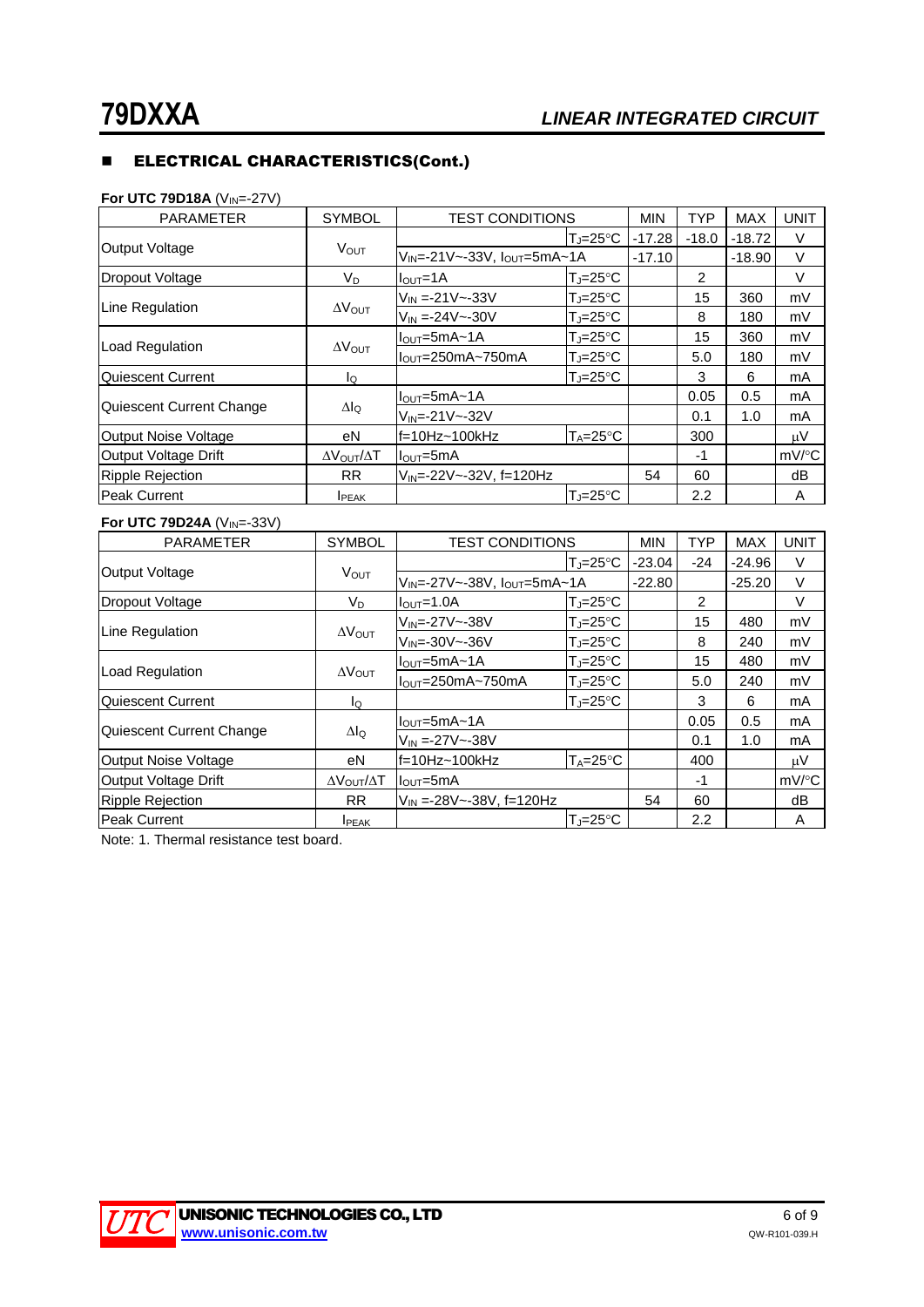# **E** APPLICATION CIRCUITS



Fig.1 Fixed output regulator



Fig.2 Circuit for increasing output voltage

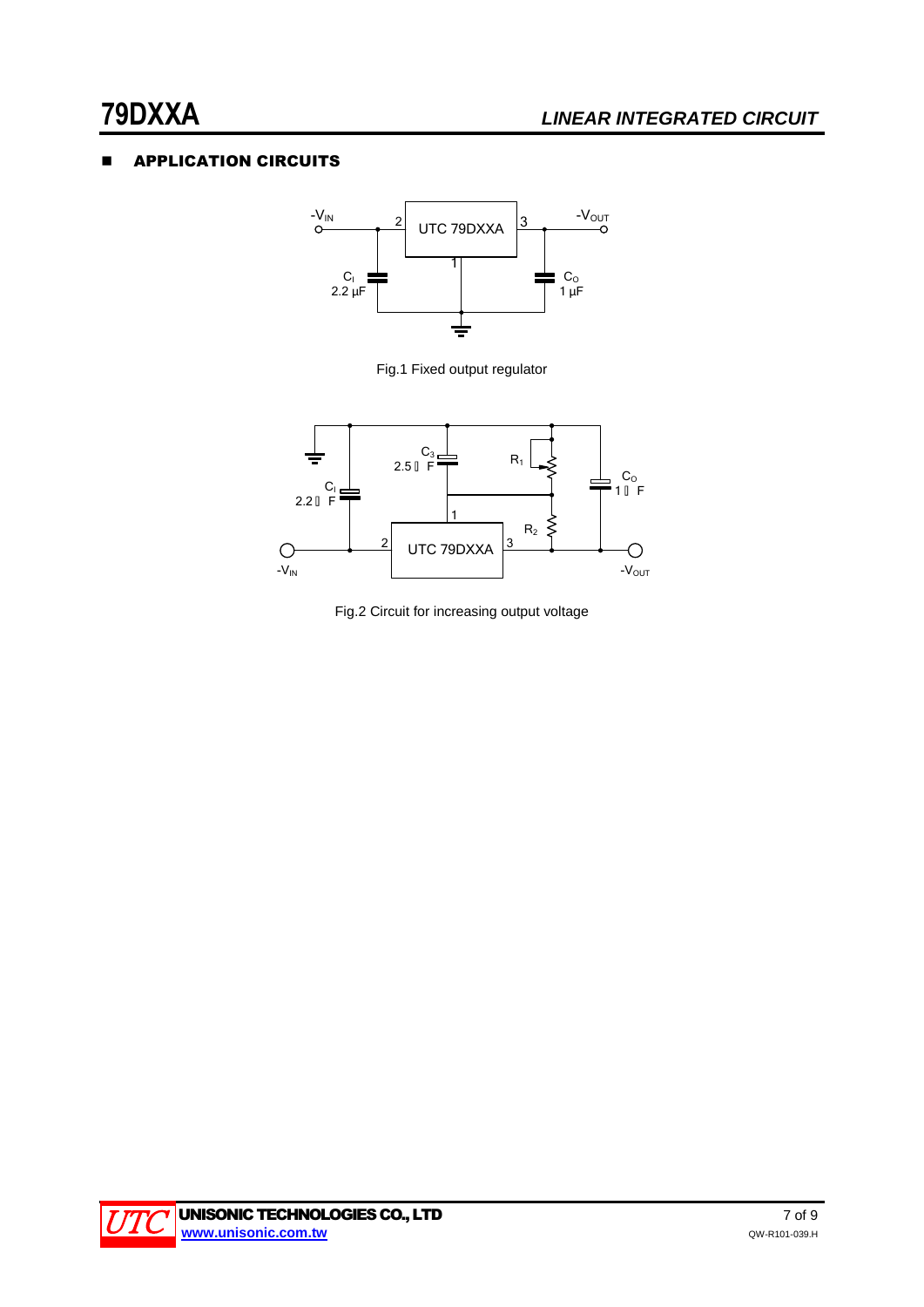# TYPICAL CHARACTERISTICS





UNISONIC TECHNOLOGIES CO., LTD 8 of 9 **www.unisonic.com.tw** QW-R101-039.H